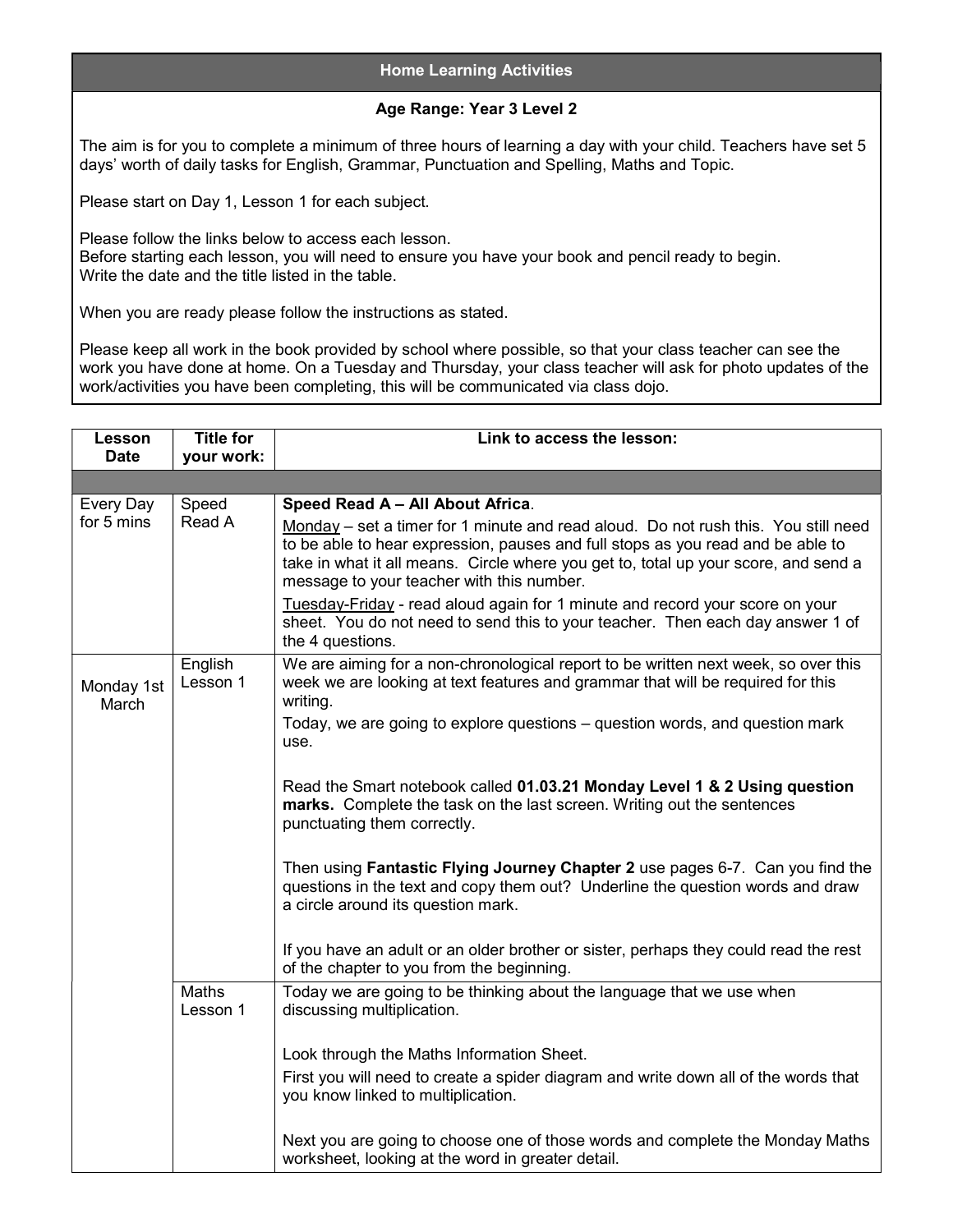|                                  | <b>GPS</b>             | Read through the GPS PowerPoint called GPS Monday 1 <sup>st</sup> March.                                                                                                                                                                                                                                         |
|----------------------------------|------------------------|------------------------------------------------------------------------------------------------------------------------------------------------------------------------------------------------------------------------------------------------------------------------------------------------------------------|
|                                  | Lesson 1               | Circle the inverted commas and fill in the speech bubbles. What could the boys be<br>saying to each other? Write out the speech using the correct punctuation. The<br>worksheet is called GPS-Monday 1 <sup>st</sup> March-level 2.                                                                              |
|                                  | Topic                  | Today we are going to be learning about animals that live in different habitats in                                                                                                                                                                                                                               |
|                                  | Lesson 1<br>Geography  | the 7 continents (plus the Arctic). First, read through the information on the<br>Geography Information Sheet 1.3.21, which discusses a variety of animals in each<br>continent. When prompted, you will need to complete the Geography Activity<br>Sheet 1.3.21, followed by the Animal Fact File Sheet 1.3.21. |
|                                  |                        |                                                                                                                                                                                                                                                                                                                  |
|                                  | English                | Today, we are continuing our work on questions and question marks.                                                                                                                                                                                                                                               |
| Tuesday<br>2 <sup>nd</sup> March | Lesson 2               | Read Fantastic Flying Journey Chapter 3 page 1-6 for your task today. Can you<br>think of some question sentences about the country, the river and the animals you<br>meet at the start of this chapter?                                                                                                         |
|                                  |                        | Do not forget your question word and question mark in these sentences.                                                                                                                                                                                                                                           |
|                                  |                        | <b>Extension task:</b> When this is complete, read to the end of the chapter. Do you<br>have any other questions you could ask?                                                                                                                                                                                  |
|                                  | Maths<br>Lesson 2      | Today we are thinking about the relationship between the 2 and 4 times tables.<br>Work through the information on the Maths Information sheet, looking at the<br>Tuesday section.                                                                                                                                |
|                                  |                        | Once you have worked thorough the information on the worksheet then you need<br>to complete the Tuesday Level 2 maths worksheet.                                                                                                                                                                                 |
|                                  | <b>GPS</b><br>Lesson 2 | Today we are going to write speech in speech bubbles and write out the dialogue<br>using the correct punctuation.                                                                                                                                                                                                |
|                                  |                        | Use the worksheet call GPS- Tuesday 2 <sup>nd</sup> March-level 2. Write in the speech<br>bubbles a conversation between the frogs and the parrots. Rewrite the dialogue<br>underneath the pictures using the correct punctuation.                                                                               |
|                                  | Topic<br>Lesson 2      | Follow and complete the activities on PE Activities 2.3.21 sheet.                                                                                                                                                                                                                                                |
|                                  | <b>PE</b>              |                                                                                                                                                                                                                                                                                                                  |
|                                  | English                | This lesson is all about ways of organising a text for a non-chronological report:                                                                                                                                                                                                                               |
| Wednesday<br>3rd March           | Lesson 3               | headings and sub-headings.                                                                                                                                                                                                                                                                                       |
|                                  |                        | Read the PowerPoint 03.03.21 Wednesday Level 2-4 Heading & Sub-headings<br>Part 1.                                                                                                                                                                                                                               |
|                                  |                        | Complete the tasks, matching the sub-headings to the texts $-$ 03.03.21<br>Wednesday Activity Sheet Sub-headings, and thinking of a sub-heading for the<br>sheet 03.03.21 Wednesday Level 2-4 Application Activity Headings and Sub-<br>Headings.                                                                |
|                                  |                        | Either print out or copy out into your books please.                                                                                                                                                                                                                                                             |
|                                  | Maths<br>Lesson 3      | Today we are thinking about the relationship between the 4 and 8 times tables.<br>Work through the information on the Maths Information sheet, looking at the<br>Wednesday section.                                                                                                                              |
|                                  |                        |                                                                                                                                                                                                                                                                                                                  |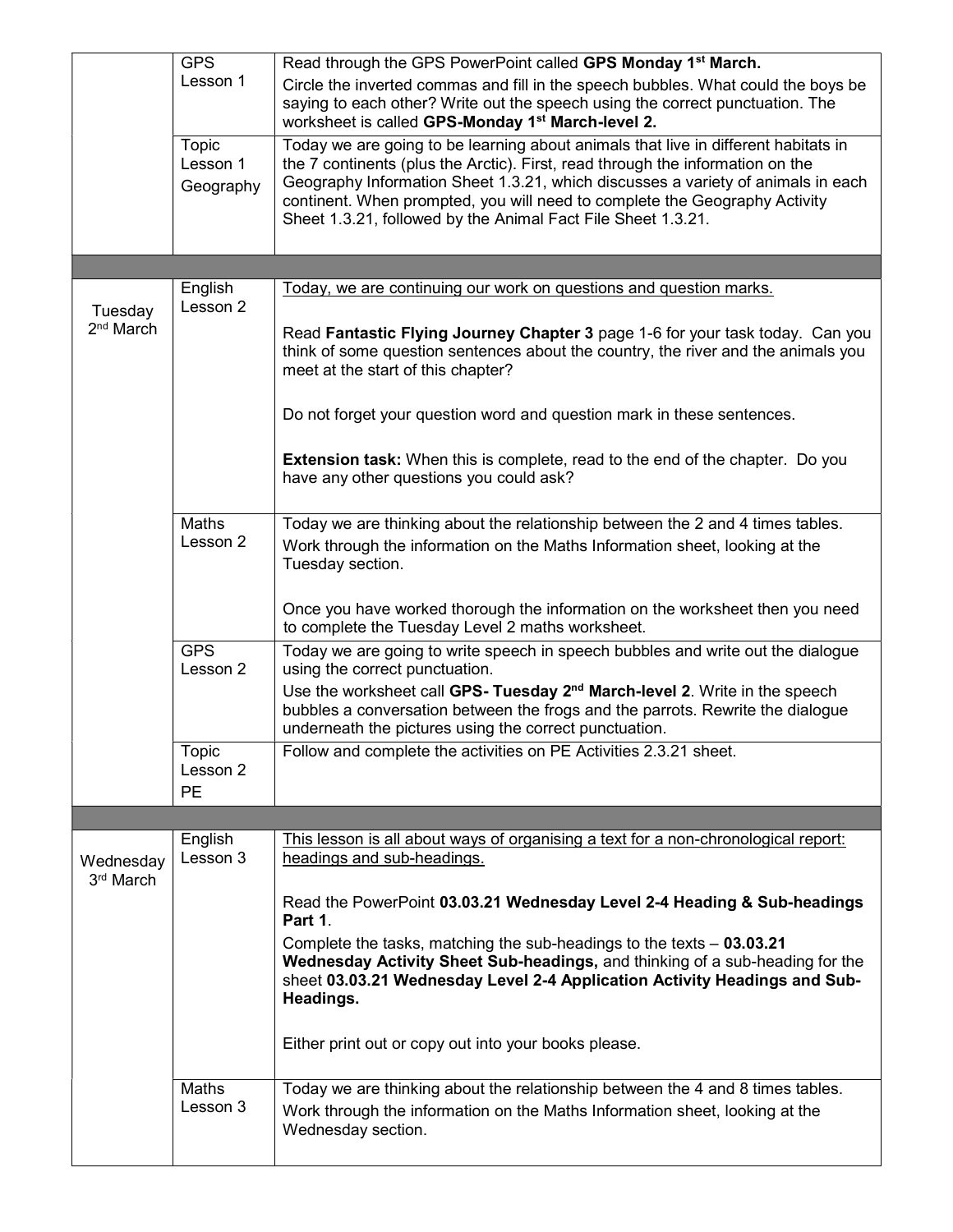|                                   |                          | Once you have worked thorough the information on the worksheet then you need<br>to complete the Wednesday Level 2 Maths worksheet.                                                                                                                                                                                                                                                                                 |
|-----------------------------------|--------------------------|--------------------------------------------------------------------------------------------------------------------------------------------------------------------------------------------------------------------------------------------------------------------------------------------------------------------------------------------------------------------------------------------------------------------|
|                                   | <b>GPS</b>               | Today we are going to think of synonyms for the word 'said'.                                                                                                                                                                                                                                                                                                                                                       |
|                                   | Lesson 3                 | Example                                                                                                                                                                                                                                                                                                                                                                                                            |
|                                   |                          | "I can't wait for the summer holidays!" said Emma.                                                                                                                                                                                                                                                                                                                                                                 |
|                                   |                          | "I can't wait for the summer holidays!" shouted Emma.                                                                                                                                                                                                                                                                                                                                                              |
|                                   |                          |                                                                                                                                                                                                                                                                                                                                                                                                                    |
|                                   |                          | The worksheet is called GPS-Wednesday 3rd March-level 1 and 2.                                                                                                                                                                                                                                                                                                                                                     |
|                                   |                          | Use the word mat to help- GPS- Wednesday 3rd March level 1 and 2 word mat.                                                                                                                                                                                                                                                                                                                                         |
|                                   | Topic<br>Lesson 3<br>Art | Using the information from last week's Art lesson, let's see what you remember!<br>Write a list of warm and cool colours. Why do you think artists use contrast<br>colours?                                                                                                                                                                                                                                        |
|                                   |                          | This week, you are going to create a cool colour background. If you have paints,<br>please use these. If you do not have paints, you can use felt pencil crayons, wax<br>crayons, felt tips, or different colour pieces of paper.                                                                                                                                                                                  |
|                                   |                          | First, you are going to create the bottom of the picture (this could be a field, or the<br>sea). Try and use different shades of your colour to blend together and make it<br>look realistic and interesting. Next, you are going to create the sky. Again using<br>different shades of light and dark blue (you can even use white for the clouds!) you<br>can use the picture below for some inspiration $\odot$ |
|                                   |                          |                                                                                                                                                                                                                                                                                                                                                                                                                    |
|                                   |                          | Please keep this picture safe as you will be using it again!                                                                                                                                                                                                                                                                                                                                                       |
|                                   |                          |                                                                                                                                                                                                                                                                                                                                                                                                                    |
|                                   | English                  | We are continuing exploring ways of organising a text for a non-chronological                                                                                                                                                                                                                                                                                                                                      |
| Thursday<br>4 <sup>th</sup> March | Lesson 4                 | report: headings and sub-headings.                                                                                                                                                                                                                                                                                                                                                                                 |
|                                   |                          | Read the PowerPoint 04.03.21 Thursday Level 2-4 Heading & Sub-headings<br>Part 2.                                                                                                                                                                                                                                                                                                                                  |
|                                   |                          | Complete the task on Screen 4, becoming a Book Detective and you will need to<br>use Fantastic Flying Journey Chapter 3 again                                                                                                                                                                                                                                                                                      |
|                                   |                          | Write the task into your writing book.                                                                                                                                                                                                                                                                                                                                                                             |
|                                   | Maths                    | Today we are going to be comparing multiplication statements.                                                                                                                                                                                                                                                                                                                                                      |
|                                   | Lesson 4                 | Work through the information on the Maths information sheet, looking at the<br>Thursday section.                                                                                                                                                                                                                                                                                                                   |
|                                   |                          | Once you have read through and understood the information from the information<br>sheet then you will need to complete the Thursday Level 3 and 4 Worksheet.                                                                                                                                                                                                                                                       |
|                                   | <b>GPS</b><br>Lesson 4   | Today's handwriting is practicing the formation and join for the letter 'u'.                                                                                                                                                                                                                                                                                                                                       |
|                                   | Handwriting              | You will first look at this ascending letter and ensure it is tall enough, that the bar<br>across is not too wide. Then you will practice its join 'uu'.                                                                                                                                                                                                                                                           |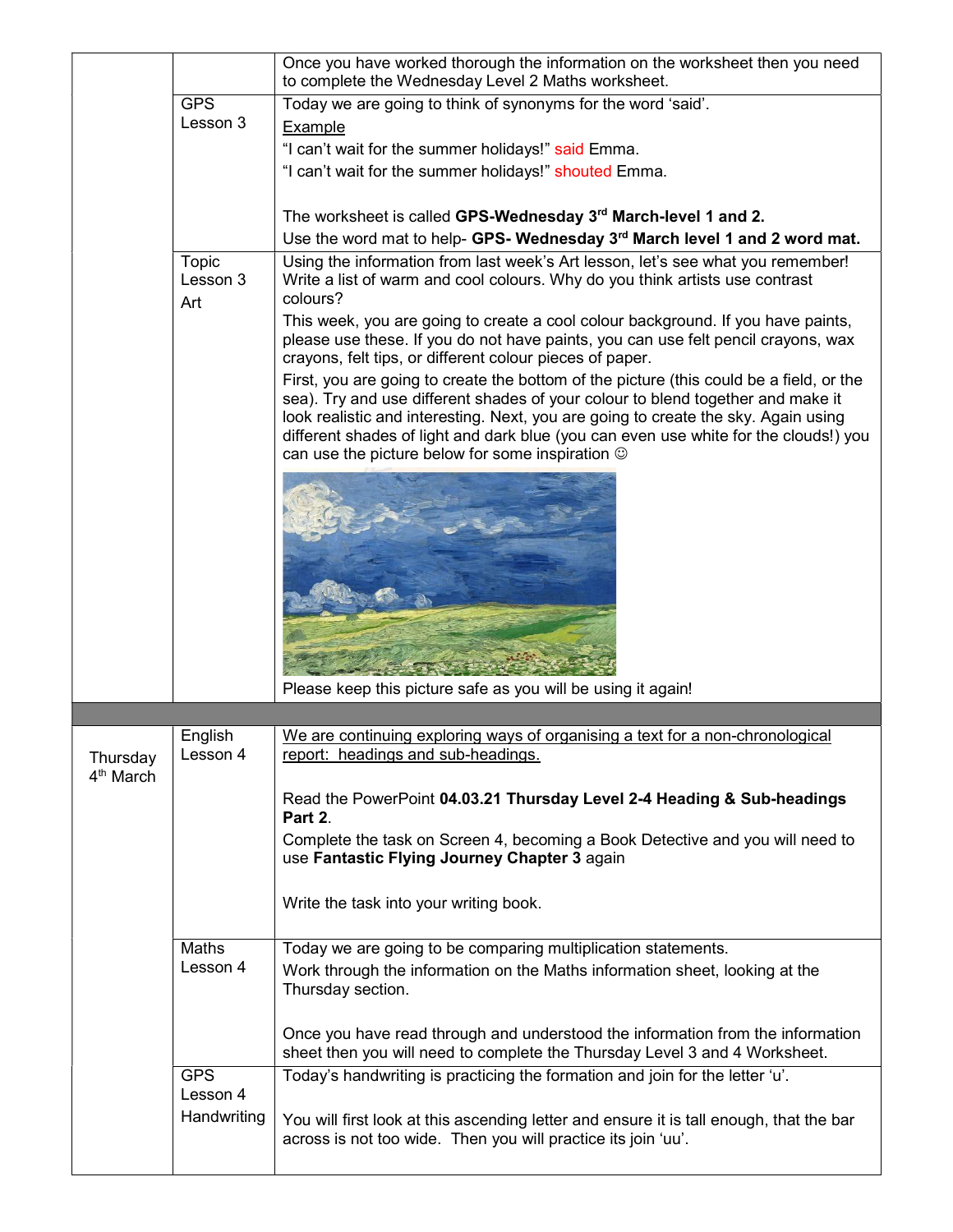|                     |                     | Do 5 lines of each. Make sure your pencil is sharpened.                                                                                                                                                                                                                                                                                                                                                                |
|---------------------|---------------------|------------------------------------------------------------------------------------------------------------------------------------------------------------------------------------------------------------------------------------------------------------------------------------------------------------------------------------------------------------------------------------------------------------------------|
|                     |                     | Think about how you sit – do not slouch or lean on your arm as this can make your<br>writing messy.                                                                                                                                                                                                                                                                                                                    |
|                     |                     | Perhaps you need to tilt your book slightly if you are left-handed.                                                                                                                                                                                                                                                                                                                                                    |
|                     | Topic<br>Lesson 4   | This week, we are going to be doing an experiment to see the effects of hot air and<br>cold air on a balloon.                                                                                                                                                                                                                                                                                                          |
|                     | <b>Science</b>      | For this, you will need two containers, one filled with hot tap water and the other<br>with ice and cold water. You will also need 1 balloon and a 1.25litre (or 2litre)<br>plastic soft drink bottle. The larger the bottle the more room the air has to push up<br>and expand.                                                                                                                                       |
|                     |                     | First, we are going to fill in the first 3 boxes from the Science Experiment Sheet<br>4.3.21. In the top box you need to create a <b>TITLE</b> . This should be a question you<br>would like to answer from this experiment - e.g. What effect does hot and cold air<br>have on a balloon?                                                                                                                             |
|                     |                     | In the second box, you are going to list all of the <b>EQUIPMENT</b> you need to use<br>(make sure you use bullet points for each thing!).                                                                                                                                                                                                                                                                             |
|                     |                     | In the third box, you are going to write your <b>PREDICTION</b> . This is going to be what<br>you think will happen when the balloon is placed in <b>hot</b> water, and what you think<br>will happen when it is placed in cold water. Use these sentence stems to help you<br>if you need them. I predict that when the balloon is in hot water it will<br>. I predict that when the balloon is in cold water it will |
|                     |                     |                                                                                                                                                                                                                                                                                                                                                                                                                        |
|                     |                     | Next, we are going to do the experiment! © Follow these steps carefully!                                                                                                                                                                                                                                                                                                                                               |
|                     |                     | 1. Blow the balloon up to stretch it and help make it more flexible and let the<br>air out.                                                                                                                                                                                                                                                                                                                            |
|                     |                     | 2. Place the balloon over the mouth of the empty plastic bottle.                                                                                                                                                                                                                                                                                                                                                       |
|                     |                     | 3. Stand the bottle in the centre of the container filled with hot water (please<br>make sure an adult is there to help with this part!). Wait a few minutes and<br>notice what happens to the balloon.                                                                                                                                                                                                                |
|                     |                     | 4. Remove the bottle from the hot water and place it in the container with cold<br>water and ice. Wait a few moments and notice what happens to the balloon<br>this time.                                                                                                                                                                                                                                              |
|                     |                     | 5. Repeat step 3 and 4 again to see if the same happensit's amazing!                                                                                                                                                                                                                                                                                                                                                   |
|                     |                     | Now you have finished the experiment, we need to complete the rest of the boxes<br>on our sheet. In the fourth box, you need to write the <b>METHOD</b> . This is what you<br>did at each step during the experiment. You need to make sure they are precise<br>(like instructions). Use numbers and make sure they are in chronological order.                                                                        |
|                     |                     | Next, you need to fill out the RESULTS section. This is what happened when you<br>put the balloon in hot water, and what happened when you put it in cold water.                                                                                                                                                                                                                                                       |
|                     |                     | Lastly, you need to fill the last box with your <b>CONCLUSION</b> . This is what you think<br>this experiment tells you about the effect hot and cold air has on a hot air balloon.                                                                                                                                                                                                                                    |
|                     |                     |                                                                                                                                                                                                                                                                                                                                                                                                                        |
| Friday 5th<br>March | English<br>Lesson 4 | Today, we are going to look at an example of a non-chronological report to see<br>what a good one looks like (WAGOLL).                                                                                                                                                                                                                                                                                                 |
|                     |                     | Look at 05.03.21 Friday WAGOLL Elephants. This shows an excellent example<br>of a non-chronological report. On it, there are annotations for spelling, grammar,                                                                                                                                                                                                                                                        |